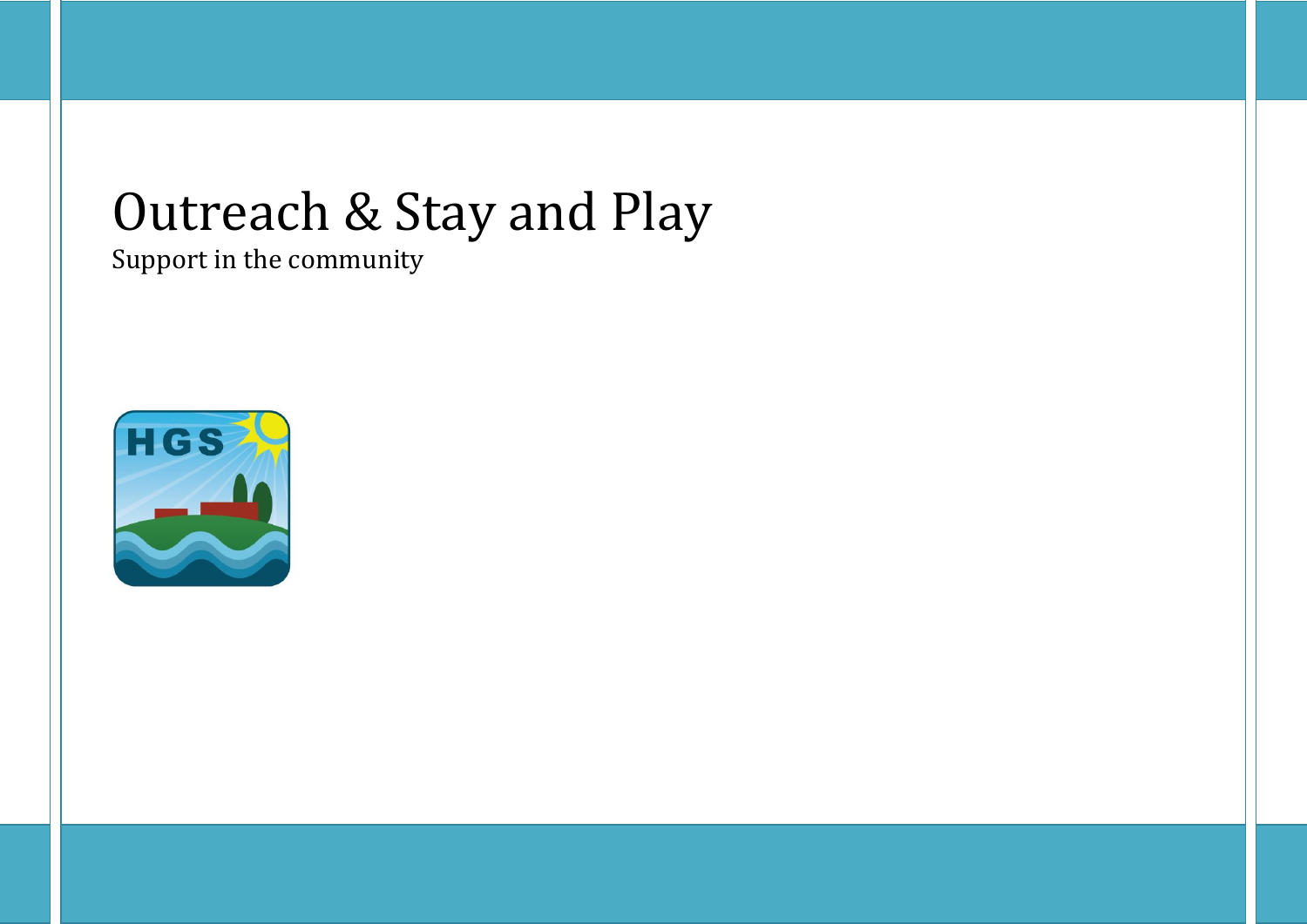#### **Introduction**

Hebden Green School is an all age special school which provides outstanding education for children and young people with a variety of complex needs including, medical, physical, communication and associated learning needs. We are very proud of our Outstanding provision and strive to share our teams skills a expertise our into the wider community for the benefit of all pupils with additional needs.

We are the lead school within a Teaching Schools Alliance and work closely with each of our partner specialist schools and with the other Special schools within Cheshire West who also provide Outreach services within the authority.

### **Who provides the support?**

Our Outreach consultants are practising teachers and teaching assistants who are skilled and experienced within the field of SEN. They are all currently working within one of our Foundation stage or Pathway classes and this ensures their knowledge and expertise is current and that we have a wealth of skill sets to draw on to ensure we can meet the needs of any provision that we are requested to attend.

#### **Who do we support?**

The Outreach service at Hebden Green is commissioned by the relevant Local Authority. We support Early Years providers and mainstream schools in providing a fully integrated and inclusive provision to pupils with special educational needs. Advice and support is provided at no additional cost to the receiving school. Hebden Green Outreach service offers support to both the school / Nursery, as a whole, and / or to individual pupils.

# **The Outreach Process**

The majority of our Outreach work is referred to us through the Early Years Specialist Team in Cheshire West. Firstly, an initial baseline consultation will take place involving the SENCO/ Keyworker and/or class teacher. This will determine the package of support to be offered by our Outreach service. From this meeting, an agreement will be made with the school/ Nursery and clear outcomes identified linked to the pupils Action for Inclusion (where appropriate) Our prime aim is to support the work of the multi professionals who are already working with the child and the targets they have already set. A consultation report will be written and sent to schools/Nurseries. The package of support, as outlined in the report, is intended to help the school develop their own resources to meet the needs of the pupil.